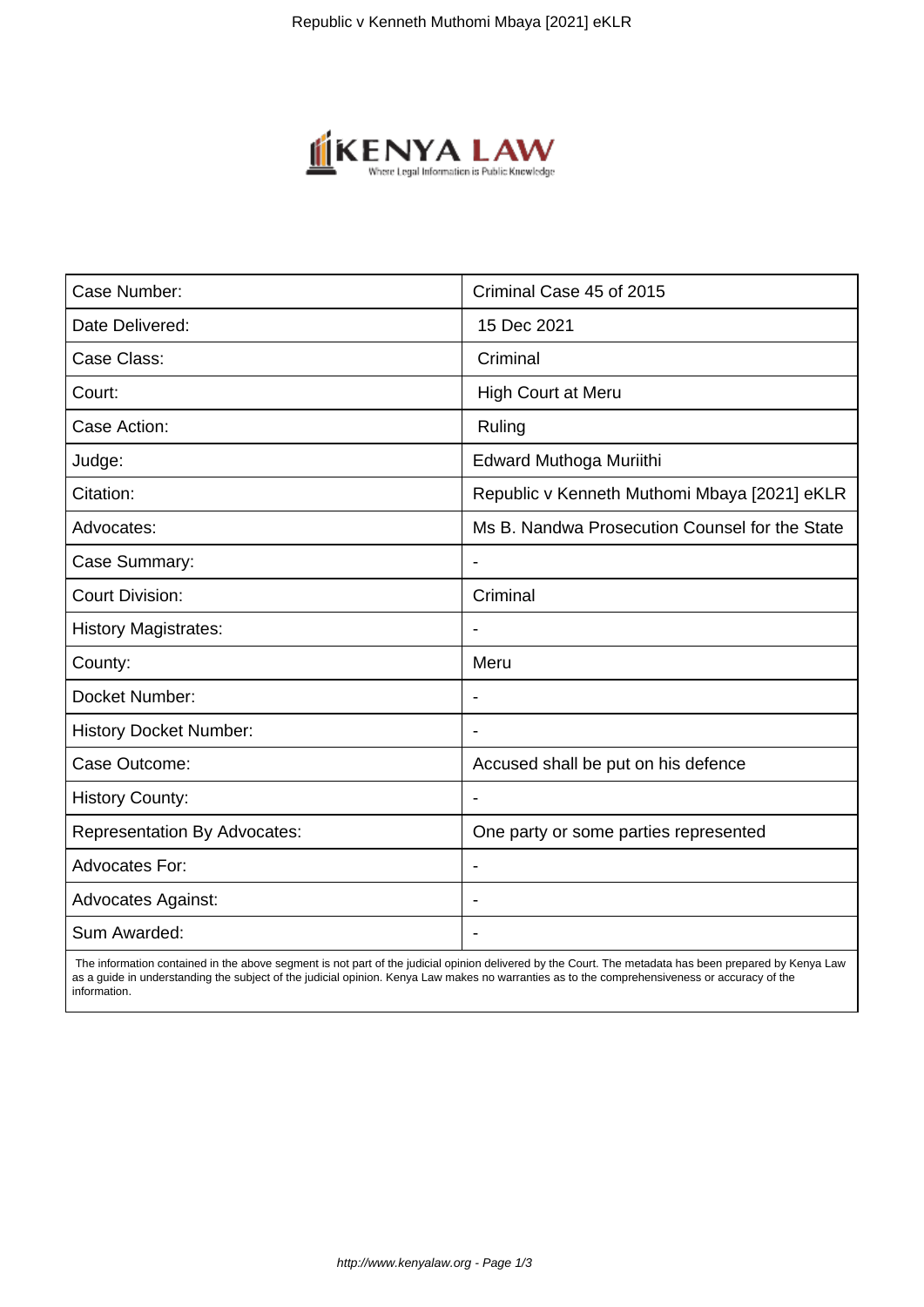## **REPUBLIC OF KENYA**

# **IN THE HIGH COURT OF KENYA AT MERU**

## **CRIMINAL CASE NO. 45 OF 2015**

**REPUBLIC...................................................................................................................PROSECUTION**

## **VERSUS**

**KENNETH MUTHOMI MBAYA...........................................................................ACCUSED**

## **RULING ON CASE TO ANSWER**

1. The accused is charged with the offence of murder contrary to Section 203 as read with Section 204 of the Penal Code. The particulars of the offence were that he *"during the night of 14th of march 2015 at Kianjogu village, Buri Kingori Sub-location in Imenti Central District within Meru County murdered Susan Kathambi Magaju."* The accused person pleaded not guilty to the charge and the matter proceeded to trial, the prosecution calling 7 witnesses to prove the charge.

2. The court has considered as required under section 306 of the Criminal Procedure Code whether there is the evidence that the accused person committed the offence. At this stage, the court considers the prosecution evidence to establish whether a *prima facie* case exists, which as held in *Ramanlal T. Bhatt v. R* (1957) EA 332, 335 is *"one on which a reasonable tribunal properly directing its mind to the law and the evidence could convict if no explanation is offered by the defence."*

3. Where the court has considered that there is **not** established *a prima facie* case, the accused is entitled to an acquittal, see *Murimi v. R* (1967) EA 542 and *Wachira v. R* (1975) EA 262, and the court is required to give full reasons for the decision but not so where the court finds that a *prima facie* case has been established as held in *Kibera Karimi v. R* (1979) KLR 36 (Trevelyan & Todd JJ) so as not to prejudice the fair trial of the case by giving the impression that the court has already made up its mind without hearing the defence. See also *Festo Wandera Mukando v. R* (1976 – 80) KLR 1626 and *Antony Njue Njeru v R,* Nairobi C.A. Cr. Appeal No. 77 of 2006 (2006) eKLR and the *Kenya Judiciary Criminal Procedure Benchbook,* 2018 at pages 99-100.

4. The court considers that there is the evidence that the accused person committed the offence, having regard to the elements of the offence of murder.

## *ORDERS*

5. Consequently, the accused shall be put on his defence in accordance with section 306 (2) of the Criminal Procedure Code, and his rights thereunder shall be explained.

*Order accordingly.*

# **DATED AND DELIVERED ON THIS 15TH DAY OF DECEMBER, 2021.**

## **EDWARD M. MURIITHI**

## **JUDGE**

**Appearances**

## **Ms B. Nandwa Prosecution Counsel for the State.**

**Creative**<br>Commons while the design, structure and metadata of the Case Search database are licensed by Kenya Law under a Creative Commons Commons Commons Commons and a commons of the University of the Case Search database Attribution-ShareAlike 4.0 International, the texts of the judicial opinions contained in it are in the public domain and are free from any copyright restrictions.